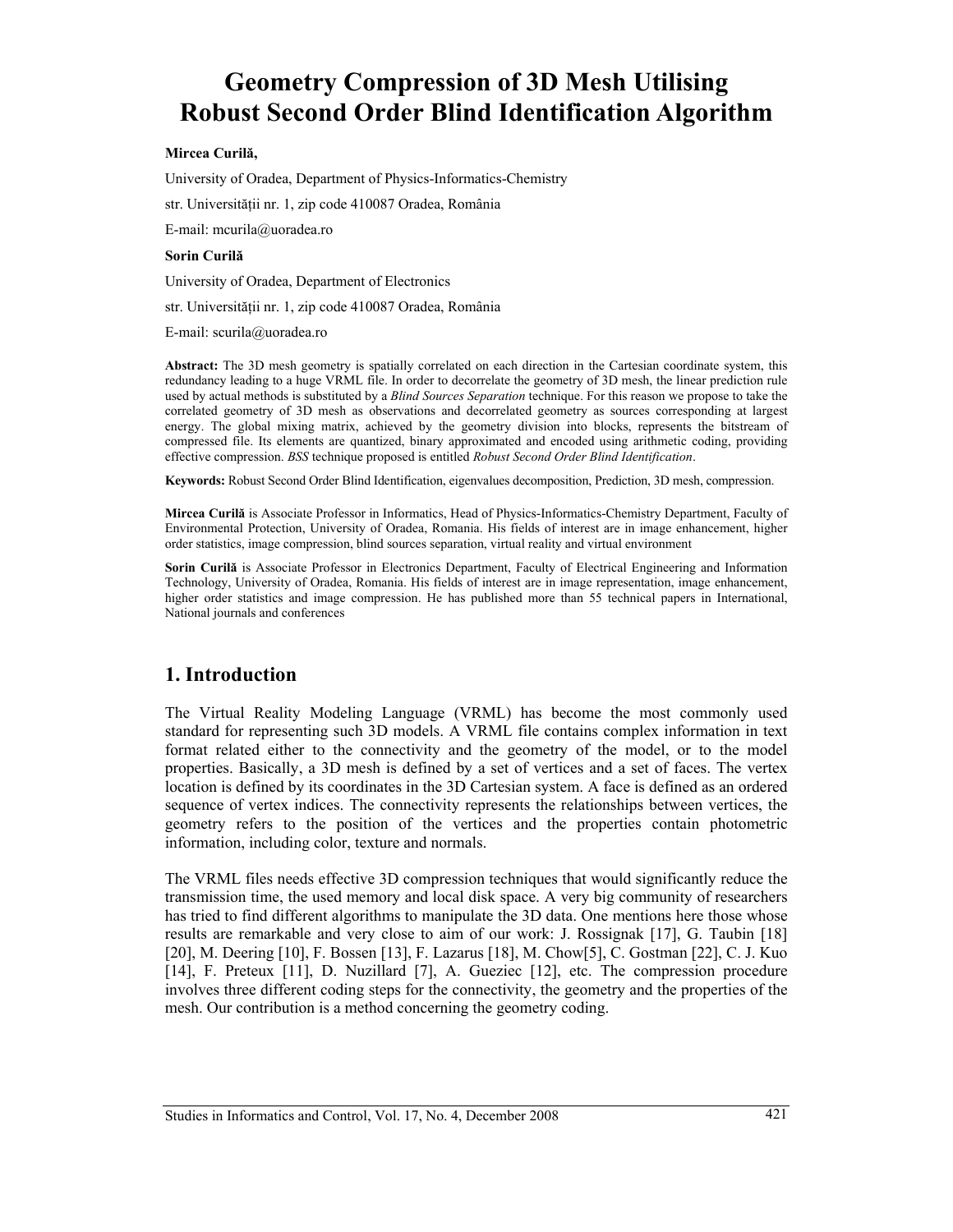## **2. Robust Second Order Blind Identification (RSOBI)**

In many practical problems the processed data are multidimensional observations, that has the form:

$$
x(k) = A \, s(k) \tag{1}
$$

where the *N*-dimensional vector  $\mathbf{x}(k) = [x_1(k), x_2(k), \dots, x_N(k)]^T$  is an instantaneous linear mixture of source signals, the *M*-dimensional vector  $s(k) = [s_1(k), s_2(k), \dots, s_M(k)]^T$  contains the source signals sampled at 1≤*k*≤*K* and the matrix *A* called mixing matrix is the transfer function between sources and sensors. The source signals  $s_i(k)$ ,  $1 \le i \le M(M, N)$ , are assumed independent.

To obtain source signals from observations one utilizes *Blind Sources Separation* (*BSS*) algorithm entitled *Robust Second Order Blind Identification* (*RSOBI*). This one consists of an orthogonalization stage fallowed by a unitary transform.

Orthogonalization stage is performed by *Robust orthogonalization* algorithm described by A. Cichocki [6]. For preselected delays  $(p_1, p_2, \ldots, p_J)$  one estimates a set of symmetric delayed covariance matrices of sensor signals:

$$
\tilde{\bm{R}}_{x}(p_{j}) = \frac{\bm{R}_{x}(p_{J}) + \bm{R}_{x}^{T}(p_{J})}{2}, j = 1,...,J
$$
\n(2)

where  $\mathbf{R}_{x}(p)$  is the delayed covariance matrix of the observation vector computed as:

$$
\mathbf{R}_{x}(p) = E\big[\mathbf{x}(k)\mathbf{x}^{T}(k-p)\big] = \frac{1}{K} \sum_{k=1}^{K} \mathbf{x}(k) \mathbf{x}^{T}(k-p) \tag{3}
$$

and one constructs an *N*x*NJ* matrix:

$$
\mathbf{R} = [\tilde{\mathbf{R}}_x(p_1), \dots, \tilde{\mathbf{R}}_x(p_J)] \tag{4}
$$

Then it is performed a singular values decomposition of matrix *R*:

$$
\boldsymbol{R} = \boldsymbol{Q} \, \boldsymbol{\Sigma} \, \boldsymbol{W}^T \tag{5}
$$

where *N*x*M* matrix *Q* and *NJ*x*NJ* matrix *W* are orthogonal, and ∑ is an *M*x*NJ* matrix whose left *M* columns contain *diag*[ $\sigma_0 \sigma$ ] (with non increasing singular values) and whose right *NJ-M* columns are zero. For a non-zero initial vector of parameters  $\boldsymbol{\alpha} = [\alpha_1, \alpha_2, ..., \alpha_J]^T$  one computes the linear combination:

$$
\overline{\boldsymbol{R}} = \sum_{j=1}^{J} \alpha_j \ \boldsymbol{Q}^T \ \tilde{\boldsymbol{R}}_x(p_j) \boldsymbol{Q} = \sum_{j=1}^{J} \alpha_j \boldsymbol{R}_j
$$
\n(6)

One checks if  $\overline{R}$  is positive definite ( $\overline{R}$  >0) and one performs the eigenvalues decomposition of  $\overline{R}$ . If  $\overline{R}$  isn't positive definite one chooses an eigenvector *v* corresponding to the smallest eigenvalue of  $\overline{R}$  and one updates  $\alpha$  by  $\alpha+\delta$ , where

$$
\delta = \frac{\left[\mathbf{v}^T \mathbf{R}_1 \mathbf{v} \dots \mathbf{v}^T \mathbf{R}_J \mathbf{v}\right]^T}{\left\|\mathbf{v}^T \mathbf{R}_1 \mathbf{v} \dots \mathbf{v}^T \mathbf{R}_J \mathbf{v}\right\|}
$$
(7)

and with new vector  $\alpha$  one returns to compute the linear combination  $\overline{R}$ . Otherwise, one performs the eigenvalues decomposition of symmetric positive definite matrix:

$$
\overline{\boldsymbol{R}}_{x}(\boldsymbol{\alpha}) = \sum_{j=1}^{J} \alpha_{j} \widetilde{\boldsymbol{R}}(p_{j})
$$
\n(8)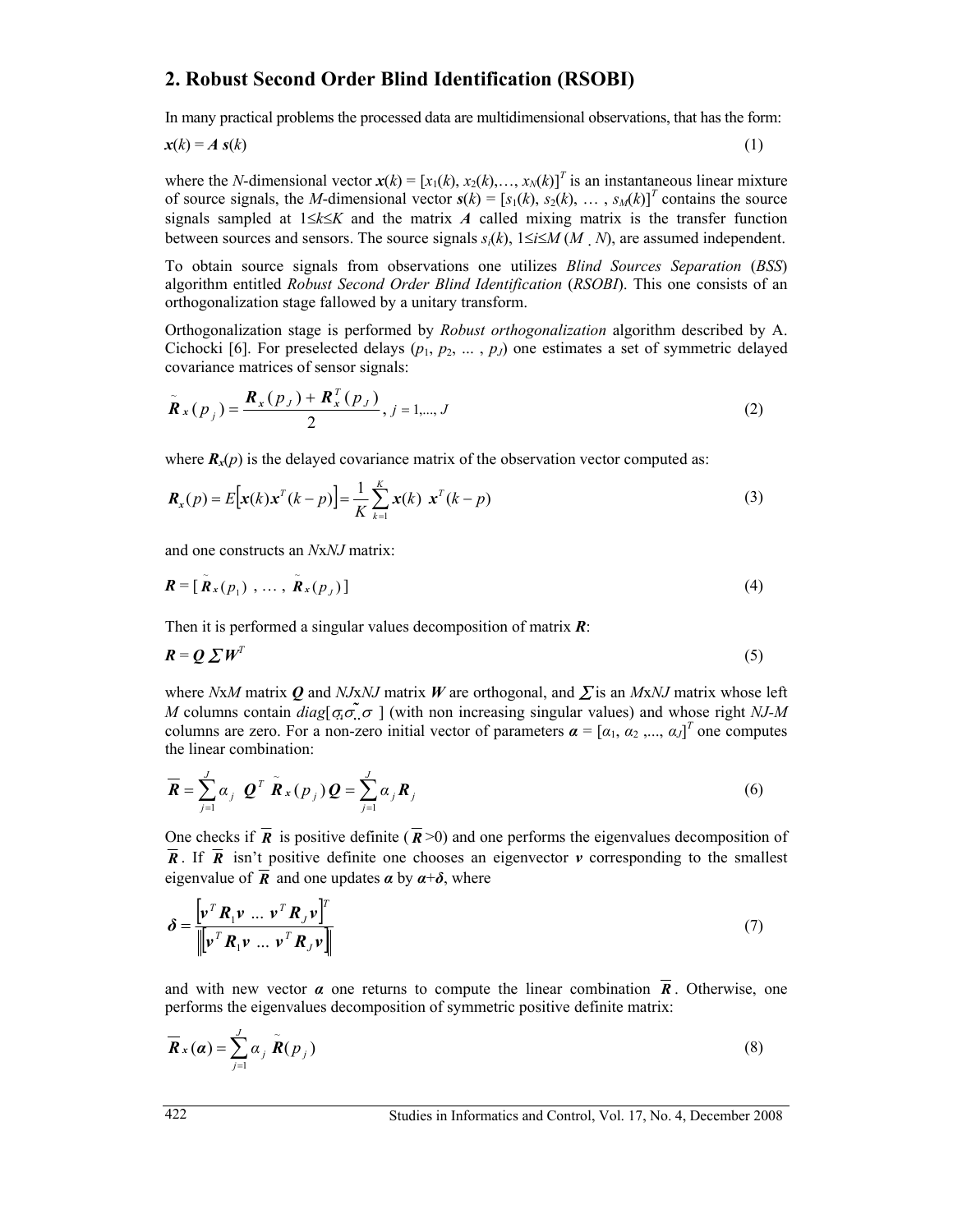as follows:

$$
\overline{\mathbf{R}}_{x}(\mathbf{a}) = \mathbf{V}^{T} \Lambda \mathbf{V} \tag{9}
$$

where  $\alpha$  is the set of parameters  $\alpha_i$  after the algorithm achieves convergence positive definiteness of the matrix  $\vec{R}$ , *NxM* matrix  $V = [\nu_1, \nu_2, ..., \nu_M]$  contains the eigenvectors corresponding to the largest *M* eigenvalues of  $\overline{R}$ , and  $\Lambda = diag[\lambda_1 \geq \lambda_2 \geq ... \geq \lambda_M]$  contains the eigenvalues arranged in decreasing order. The *Robust orthogonalization* transformation is realized by a linear transformation with matrix *W*:

$$
y(k) = W x(k) \tag{10}
$$

where the matrix *W* has the form:

$$
W = \boldsymbol{\Lambda}^{0,5} \, V^T \tag{11}
$$

The covariance matrices of the observed vector can be rewritten as:

$$
\boldsymbol{R}_x(p) = A \boldsymbol{R}_s(p) \boldsymbol{A}^T
$$
 (12)

Because the source signals have unit variance and are assumed to be uncorrelated, the covariance matrix of the sources vector equals the unit matrix:

$$
\boldsymbol{R}_s(0) = E[\boldsymbol{s}(k) \ \boldsymbol{s}^T(k)] = \boldsymbol{I} \tag{13}
$$

Consequently,  $\mathbf{R}_s(p) = E[s(k) \, s^T(k-p)]$  are non-zero distinct diagonal matrices, and it follows that:

$$
\boldsymbol{R}_x(0) = \boldsymbol{A} \boldsymbol{A}^T \tag{14}
$$

The components of the orthogonalized vector  $y(k)$  are mutually uncorrelated and they have unit variance. The orthogonalized covariance matrices are given by:

$$
\boldsymbol{R}_{y}(0) = \frac{1}{K} \sum_{k=1}^{K} y(k) \, \boldsymbol{y}^{T}(k) = \boldsymbol{W} \, \boldsymbol{R}_{x}(0) \, \boldsymbol{W}^{T} = \boldsymbol{I} \tag{15}
$$

$$
\boldsymbol{R}_{y}(p) = \frac{1}{K} \sum_{k=1}^{K} y(k) \; \boldsymbol{y}^{T}(k-p) = \boldsymbol{W} \; \boldsymbol{R}_{x}(p) \; \boldsymbol{W}^{T}, \; p \neq 0 \tag{16}
$$

From equations (15) and (16) it results:

$$
\boldsymbol{R}_{y}(0) = \boldsymbol{W} \boldsymbol{A} \boldsymbol{A}^{T} \boldsymbol{W}^{T} = \boldsymbol{W} \boldsymbol{A} \left( \boldsymbol{W} \boldsymbol{A} \right)^{T} = \boldsymbol{I}
$$
\n(17)

Thus, it follows that  $U = WA$  is an  $N \times N$  unitary matrix. Consequently, the determination of M x *N* mixing matrix *A* is reduced to that of a unitary *N* x *N* matrix *U*. From equations (13) and (17) it results:

$$
R_{y}(p) = WA R_{s}(p) A^{T} W^{T} = WA R_{s}(p) (WA)^{T} p \neq 0
$$
\n(18)

Since  $R_s(p)$  is diagonal, any orthogonalized covariance matrix  $R_v(p)$  with  $p \neq 0$  is diagonalized by the unitary transform *U*.

The *SOBI* algorithm, developed first by A. Belouchrani [4], retrieves the unitary matrix *U* by jointly diagonalizing a set of delayed covariance matrices. This matrix jointly diagonalizes the set  $M_R = {R_v(p)|p=1,..., P}$  when the next criterion is minimized:

$$
C(M_R, U) = \sum_{p=1}^{P} off(U^T \mathbf{R}_y(p) U)
$$
\n(19)

where *off* operator is defined as: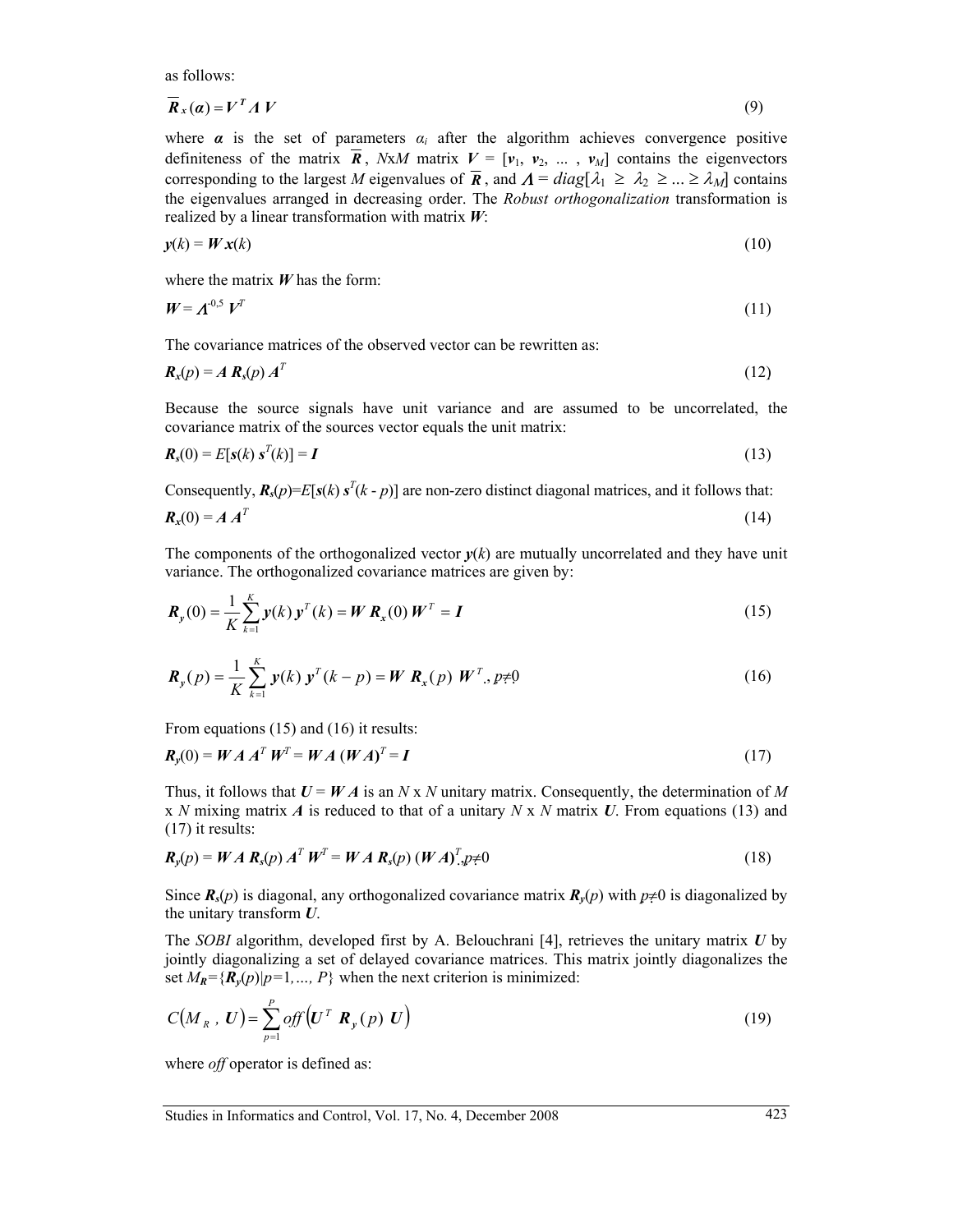$$
off (M) = \sum_{1 \le i \ne j \le N} |Mij|^2 \tag{20}
$$

The unitary matrix *U* is computed as product of Givens rotations [4]. When the unitary matrix *U* is obtained, the mixing matrix is estimated by  $A = W^+ \cdot U$  and the unmixing matrix is then given by  $U^T W$ , where + denotes the pseudo-inverse.

## **3. Predictive 3D Mesh Geometry Coding**

The principle of the geometry encoding of single resolution 3D meshes, developed in [11] [14] [17] [20], requires the following steps: 1 the vertex coordinates are uniformly quantized and the quantization step is choosen using an iterative search algorithm in order to accomplish the bitrate control constraint; 2 a decorrelation step is performed directly by prediction on the quantized model; 3 the resulting errors are losslessly coded using successive approximations followed by arithmetic coding.

Considering a sequence of vertices  $V_i$ ,  $1 \le i \le N$ , each coordinate value on each direction is quantized to provide  $qV_i$ . Thanks to a linear prediction rule it is possible to obtain an estimated value  $q\hat{V}_i$  of it. The difference between the current vertex  $V_i$  and its estimated  $q\hat{V}_i$  is called the predictive error  $dV_i$ . Prediction technique consists of coding the predictive error only, as shown in the following figures:



**Figure 1.** Encoder



**Figure 2.** Decoder

## **4. Quantization of the Vertex Position**

A cubic bounding box, defined by the minimum and maximum values of data, is first determined. The model's geometry is quantized on a uniform 3D grid, defined with regard to the bounding box and to the number of quantization levels. The quantized values are performed as follows:

$$
qV = \inf \left( \frac{V - lC}{\max S} (2^{bpv} - 1) \right) \tag{21}
$$

where  $V$  is the floating value of the vertex on each x, y and z direction,  $\ell C$  is the minimum value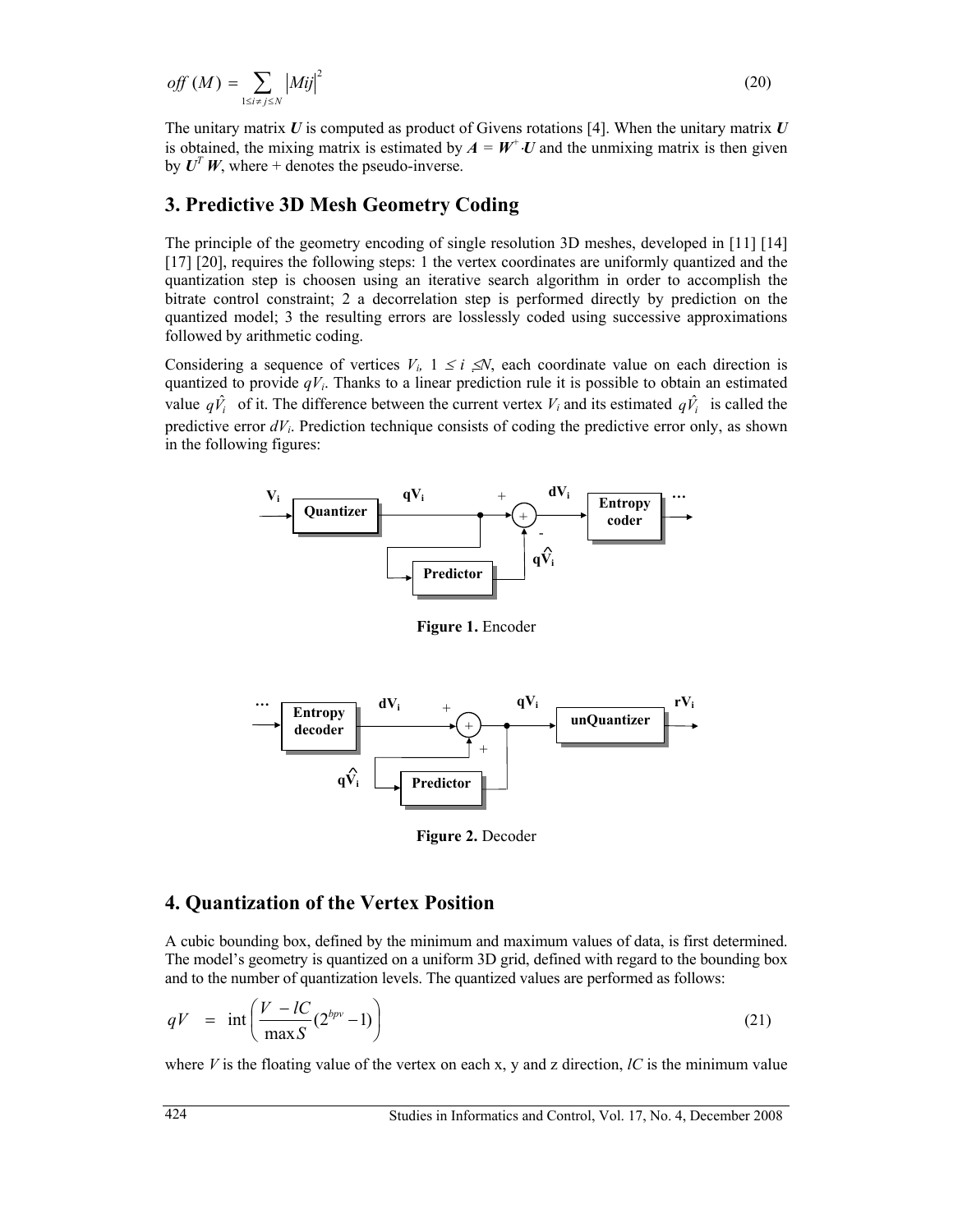of data on each mentioned direction, max*S* is determined by the difference of the maximum and the minimum values for all directions and *bpv* represents the number of quantization levels. The restored floating value of the vertex, affected by the quantization error, is performed by:

$$
rV = lC + \frac{\max S \cdot qV}{2^{bp} - 1} \tag{22}
$$

### **5. Predictive Rule**

The efficiency of the compression framework is heavily based on the performances of the decorrelation step performed by the prediction rule [11].

The actual techniques of compression use the polygonal predictive rule. This one was firstly proposed by C.J. Kuo [14], and then developed as a hybrid scheme by F. Preteux and all [9]. The principle of polygonal predictive rule consists in predicting a vertex from already traversed vertices in all polygons incident to it. Consequently, let's consider a current vertex  $V$  of a regular polygon including *n* vertices ( $V_1 V_2... V_n$ , with  $n > 3$ ). In the plane, passing through three non-collinear and not necessarily consecutive vertices  $V_i$ ,  $V_j$ , and  $V_k$ , the predicted value is estimated by:

$$
V = \alpha(n, i, j, k, l)V_i + \beta(n, i, j, k, l)V_j + \gamma(n, i, j, k, l)V_k.
$$
\n(23)

where  $\alpha$ ,  $\beta$  and  $\gamma$  are the barycentric coordinates depending only on *i, j, k, l* and *n* as follows:

$$
\alpha = \frac{\sin\left((l-j)\frac{2\pi}{n}\right) + \sin\left((j-l)\frac{2\pi}{n}\right) + \sin\left((k-l)\frac{2\pi}{n}\right)}{\sin\left((i-j)\frac{2\pi}{n}\right) + \sin\left((j-k)\frac{2\pi}{n}\right) + \sin\left((k-i)\frac{2\pi}{n}\right)}
$$
\n
$$
\beta = \frac{\sin\left((i-l)\frac{2\pi}{n}\right) + \sin\left((l-k)\frac{2\pi}{n}\right) + \sin\left((k-i)\frac{2\pi}{n}\right)}{\sin\left((i-j)\frac{2\pi}{n}\right) + \sin\left((j-k)\frac{2\pi}{n}\right) + \sin\left((k-i)\frac{2\pi}{n}\right)}
$$
\n
$$
\gamma = \frac{\sin\left((i-j)\frac{2\pi}{n}\right) + \sin\left((j-l)\frac{2\pi}{n}\right) + \sin\left((l-i)\frac{2\pi}{n}\right)}{\sin\left((i-j)\frac{2\pi}{n}\right) + \sin\left((j-k)\frac{2\pi}{n}\right) + \sin\left((k-i)\frac{2\pi}{n}\right)}
$$
\n(24)

If the current vertex belongs to a polygon including more than three predicted vertices, every possible combination of three preceding vertices yields a prediction. To make each preceding vertex contribute to the prediction of the vertex *V* equally, every possible combination of three preceding vertices is used to predict the vertex *V*. Consequently, the vertex *V* is predicted as the average of all these predictions. If there are several polygons incident to vertex *V*, which contain more than three traversed vertices, a prediction is computed for each of these polygons and the final prediction is the average of the predictions obtained from each polygon incident to *V*. When each polygon incident to vertex *V* has less than three traversed vertices, the vertex *V* is predicted as the mean of its traversed neighboring vertices. The first predictive error, at step *i=*1, is calculated as:

$$
dV_1 = qV_1 \tag{25}
$$

The following figure shows the prediction of vertex  $V$ , described above, where the three preceding vertices are shown in black spot: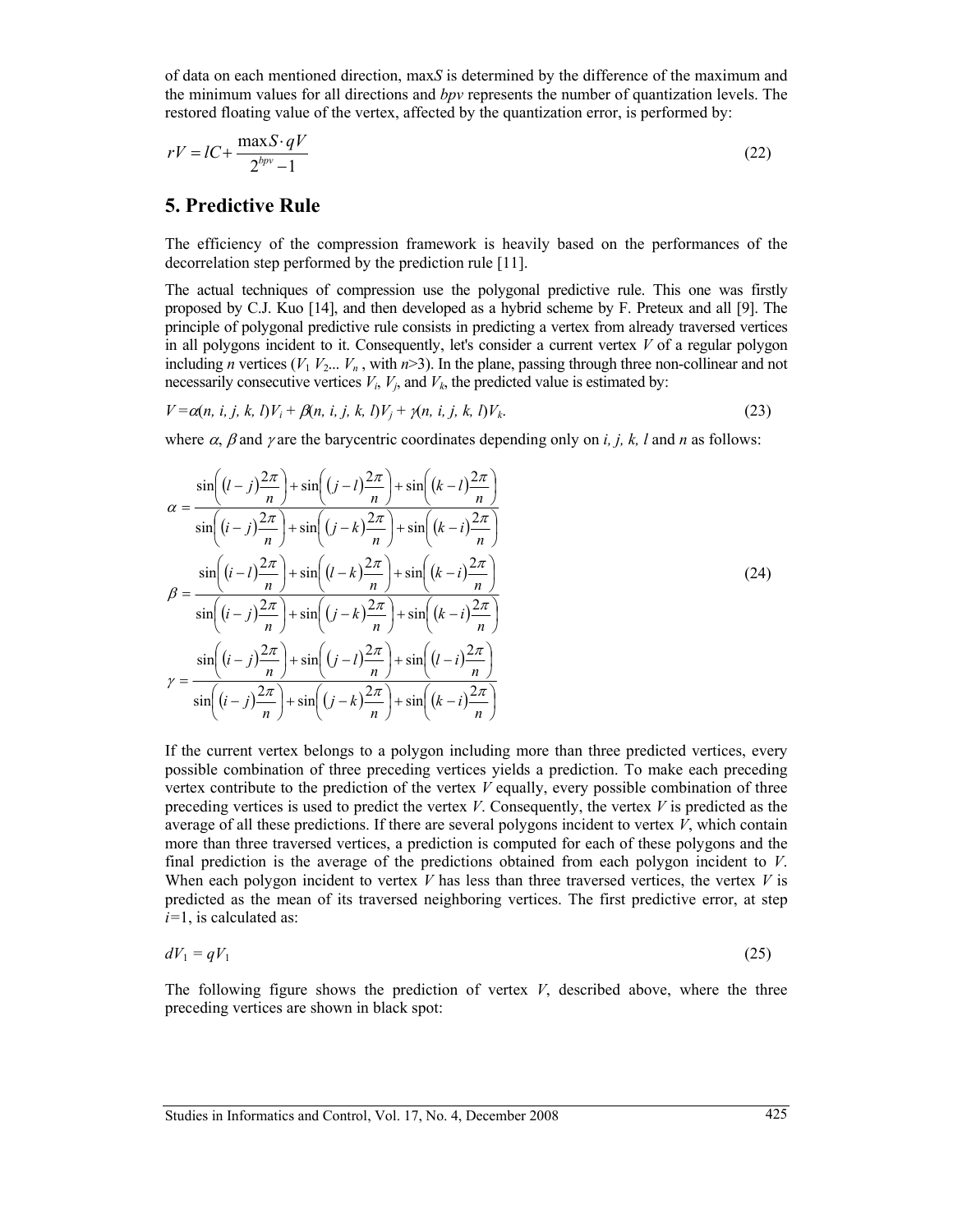

**Figure 3.** The prediction of vertex *V* 

## **6. Successive Approximation and Arithmetic Coding**

In order to obtain a binary representation of the input data, a successive approximation is performed [9]. This technique applies a sequence of thresholds  $T_i$  to determine if the input data are greater or not than each threshold. The thresholds are chosen so that  $T_{i+1} = 0.5 \cdot T_i$ , and initial threshold  $T_0$  is set to one half of the maximum of input data. The approximations are defined by a binary string  $b_0b_1b_2...$  and a sign bit *s*.

The number of information bits for a symbol is equal to the number of bits in the optimum code for the symbol. The efficiency of transmission can be improved using shorter code words for the more probable symbols and longer code words for the less probable symbols. The principle is to associate at each symbol a number of bits that is going to depend on its probability of apparition. The binary symbols generated by the successive approximation algorithm are coded using a binary arithmetic coder with a 113 states *Markov* model for the probability estimation [15].

## **7. BSS Algorithms Introduction to the 3D Mesh Geometry Decorrelation**

The mesh geometry is spatially correlated on each direction of the Cartesian coordinate system and its decorrelation on each axis *x*, *y*, and *z* allows to compress it. In order to decorrelate the geometry of 3D mesh, the linear prediction rule used by actual methods is substituted by a *Blind Sources Separation* technique. In this goal one express the vector with *N* components of initial geometry  $\mathbf{g} = [V_1, V_2, \dots, V_N]^T$  by a vector  $\mathbf{dg} = [dV_1, dV_2, \dots, dV_M]^T$  with *M* decorrelated components, associated with a mixing matrix *A*[*N*x*M*], where *M* << *N*.

Using *predictive method,* described above, the geometry *g* of the 3D mesh can be written as it follows:

 $\left[ V_n(x, y, z) = \alpha \cdot P_i + \beta \cdot P_j + \gamma \cdot P_k + dV_n \right], n \in [4, N]$  .....................................  $\mathbf{I}$  $\mathbf{I}$  $V_2(x, y, z) = V_1 + dV_2$  $\left\{ V_3(x, y, z) = \alpha_1 V_1 + \alpha_2 V_2 + dV_3 \right\}$  (26)  $V_1(x, y, z) = dV_1$ 

where  $P_i$ ,  $P_j$  and  $P_k$  are already crossed three vertices and  $\alpha$ ,  $\beta$ ,  $\gamma$ , are the coefficients of the prediction rule mentioned by the equation (23). Replacing the  $P_i$ ,  $P_j$  and  $P_k$  by their descriptions according to  $V_1 = dV_1$  and differences  $dV_2$ ,  $dV_3$ , ..., the geometry  $\mathbf{g} = [V_1, V_2, \dots, V_N]^T$  of the 3D model can be expressed thus: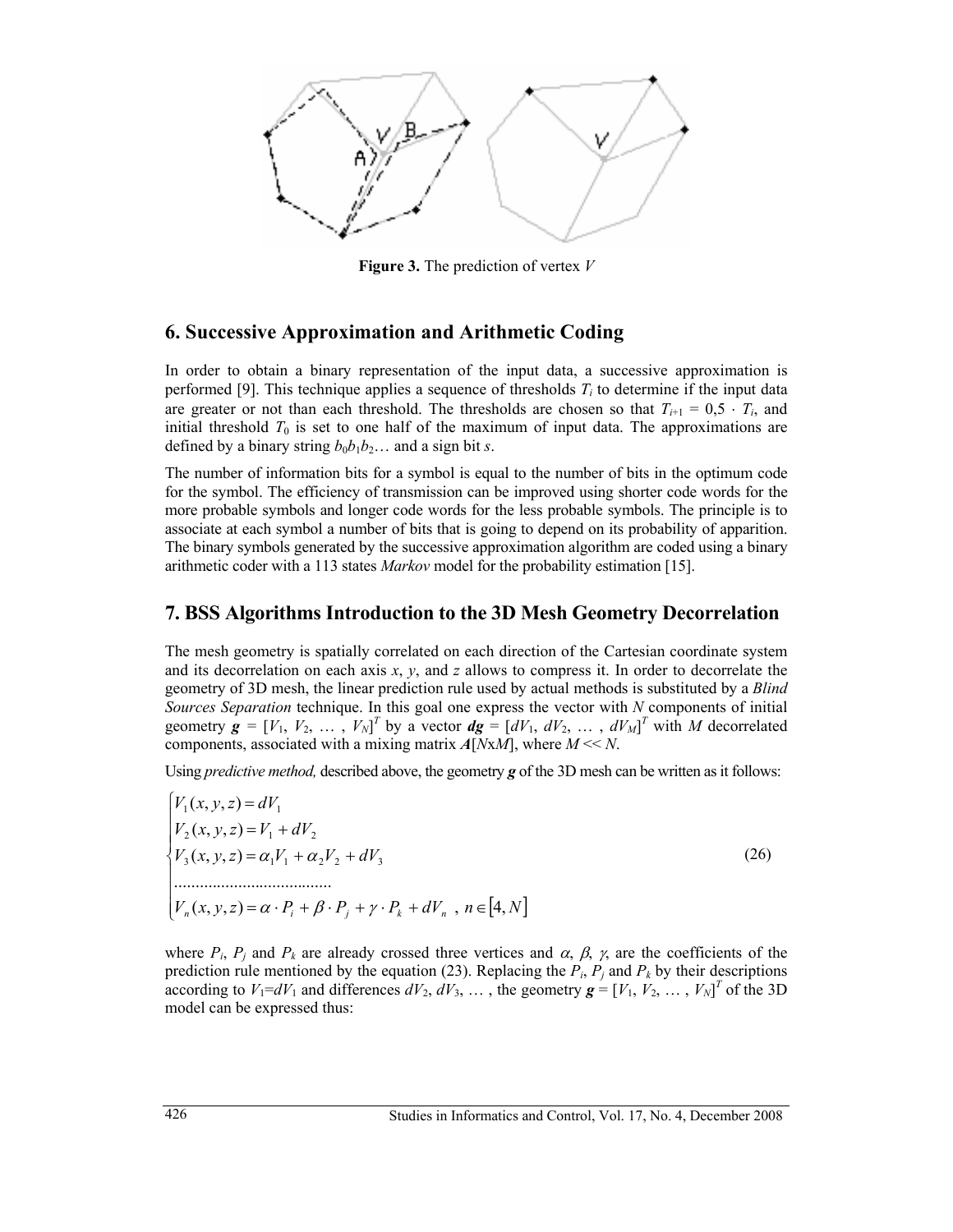$$
\begin{cases}\nV_1(x, y, z) = dV_1 \\
V_2(x, y, z) = A_{2,1}dV_1 + dV_2 \\
V_3(x, y, z) = A_{3,1}dV_1 + A_{3,2}dV_2 + dV_3\n\end{cases}
$$
\n
$$
\begin{cases}\n27) \\
W_n(x, y, z) = A_{n,1}dV_1 + A_{n,2}dV_2 + \dots + A_{n,n-1}dV_{n-1} + dV_n, \quad n \in [4, N]\n\end{cases}
$$
\n
$$
(27)
$$

where the vector  $dg = [dV_1, dV_2, \dots, dV_N]^T$  is the decorrelated geometry of 3D mesh. One can remark that the geometry of 3D mesh is a linear combination of the decorrelated geometry's components. In this context, the geometry vector  $g$  is described by the observation vector  $x$ , the three samples of its corresponding to the vertices values on the Cartesian directions:

$$
\begin{pmatrix} x_1(1) & x_1(2) & x_1(3) \\ x_2(1) & x_2(2) & x_2(3) \\ \dots & \dots & \dots \\ x_N(1) & x_N(2) & x_N(3) \end{pmatrix} = \begin{pmatrix} V_1(x) & V_1(y) & V_1(z) \\ V_2(x) & V_2(y) & V_2(z) \\ \dots & \dots & \dots \\ V_N(x) & V_N(y) & V_N(z) \end{pmatrix}
$$
(28)

This assumption leads us to conclude that the recovered sources vector *s* using *BSS* method approximately equal the decorrelated geometry vector *dg* that was coded in the bitstream of *Predictive compression method*:

$$
\begin{pmatrix}\ns_1(1) & s_1(2) & s_1(3) \\
s_2(1) & s_2(2) & s_2(3) \\
\vdots & \vdots & \ddots & \vdots \\
s_M(1) & s_M(2) & s_M(3)\n\end{pmatrix}\n\cong\n\begin{pmatrix}\ndV_1(x) & dV_1(y) & dV_1(z) \\
dV_2(x) & dV_2(y) & dV_2(z) \\
\vdots & \vdots & \ddots & \vdots \\
dV_M(x) & dV_M(y) & dV_M(z)\n\end{pmatrix}
$$
\n(29)

and that the mixing matrix *A* is represented by:

$$
A = \begin{pmatrix} 1 & 0 & \dots & 0 \\ A_{2,1} & 1 & \dots & 0 \\ \dots & \dots & \dots & \dots \\ A_{M,1} & A_{M,2} & \dots & 1 \end{pmatrix}
$$
 (30)

Since the neighbors of the current vertex, that were determined during the passage on the triangle tree in the encoding process of the connectivity [18], are the same indifferent of *x*, *y* or *z* considered coordinate, the coefficients  $\alpha$ ,  $\beta$  and  $\gamma$  are not different in the three situations  $(\alpha_x = \alpha_y = \alpha_z, \beta_x = \beta_y = \beta_z, \gamma_x = \gamma_z = \gamma_z)$ . This notice explains the uniqueness of the matrix *A* ( $A_x = A_y = A_z$ ).

#### **8. 3D Mesh Geometry Coding by** *BSS*

The suggested compression technique based on *BSS* algorithms, decorrelates the 3D mesh geometry, preserving the information needed for the reconstruction in the reduced mixing matrix (*N*x*M* in dimension) and in the extracted sources with three samples corresponding to the *Cartesian* coordinates *x*, *y*, and *z*. The numbers of extracted sources being very small, their values are included in the compressed file's header. The mixing matrix, having uncorellated elements, makes that the corresponding binary data contain more identification bits and less refinement bits. The matrix elements are quantified, binaried through successive approximation and coded using the arithmetic code, which strongly compresses the binary information consisting in more consecutive bits of the same value 0 or 1 suitable to the identification bits.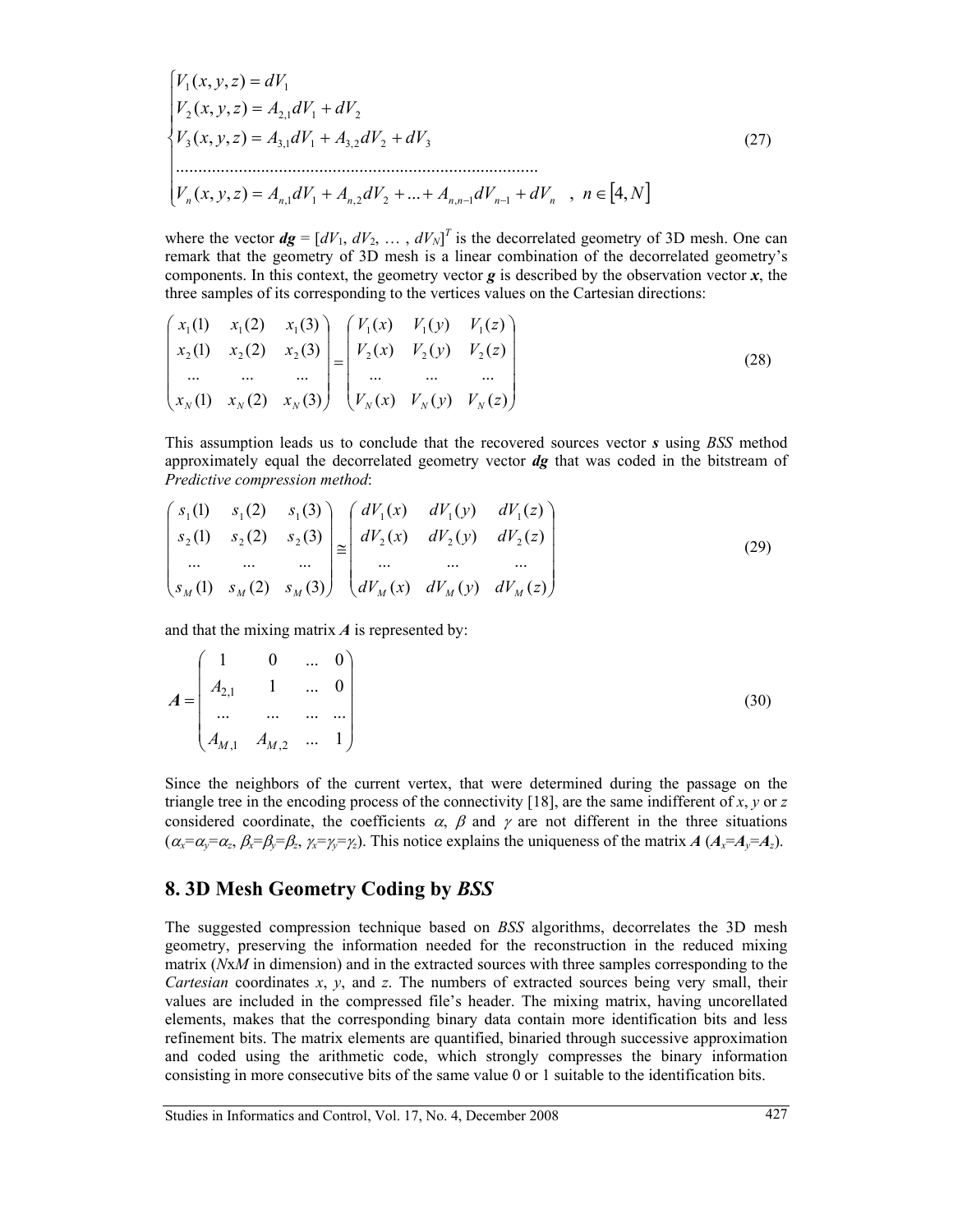It is to be mentioned that the number of data hasn't decreased after processing. On the contrary, besides the matrix elements in the number of *N*x*M*, also came up the values of the extracted sources on the directions *x*, *y*, and *z*. The advantage obtained after the process through the *Blind Sources Separation* method must be searched for somewhere else such as: seeing these through the compression angle, after processing it goes from the spatially correlated geometry data to the mixing matrix data that don't have the same property any longer. In contrast to the correlated geometry status, the binary data resulted having more identification bits and less refinement bits allow to the arithmetic encoder an obvious superior compression to the case of the spatially correlated data.

At the reception it is achieved the geometry reconstruction through the mixing of decorrelated geometry (the sources extracted at emission) using the arithmetic decoded and dequantized mixing matrix.

The *M* lines of the mixing matrix have an equal dimension to the one of the original mesh geometry. With the purpose of reducing this deficiency, which aggravates 3D mesh geometry compression, we suggest the geometry division into blocks *bg* with *N*/*b* dimension (with the rounding towards the superior unit if the previous ratio is a rational number), where *b* is the number of blocks:

$$
bg(i) = g\left((i-1)\frac{M}{b} + 1 : i\frac{M}{b}\right)
$$
\n(31)

This measure was tested for *Karhunen-Loève Transfom* [8] and *Eigenvalues Decomposition* [7]*.* Now it is update in association with *Robust Second Order Blind Identification* algorithm.

For each block there is determined a set of delayed covariance matrices  $S_i = \{R_{x_i}(p_i), j=1,...,J\}$ (*i*=1,...,*b*). Next it is calculated a global set of matrices, in which each matrix represents the average of the corresponding matrices  $\mathbf{R}_{x}$  ( $p_i$ ) ( $i=1,...,b$ ) from each set of matrices suitable to the blocks. This global set of matrices is used at the calculation of the symmetric positive defined matrix, whose eigenvalues decomposition determines the matrix  $W_b$  of the orthogonalization transform. The  $W_b$  matrix is applied to each block of the geometry:

$$
\underline{\mathit{bg}}[Mx3] = W_b[Mx\frac{N}{b}] \cdot \mathit{bg}[\frac{N}{b}x3]
$$
\n(32)

For each block orthogonalized geometry there is determined a set of delayed covariance matrices  $M_i = \{R_i(\tau_i), p=1,...,P\}$  ( $i=1,...,b$ ). Next it is calculated a global set of matrices, in which each matrix represents the average of the corresponding matrices  $\mathbf{R}_i(\tau_p)$  (*i*=1,...,*b*) from each set of matrices suitable to the blocks. The jointly approximate diagonalisation of the global set of the matrices determines a global unitary matrix  $U<sub>b</sub>$ , used to separate the sources. By applying to each block of the whitened geometry *bg* the transposed of the global unitary matrix, it is obtained the sources separation:

$$
bdg[Mx3] = UbT [MxM] \cdot \underline{bg}[Mx3]
$$
 (33)

Thus, the mixing matrix dimension decreases from *M*x*N* to *M*x*N/b* and the decorrelated geometry dimension increases from *M* to *b*⋅*M*. A fine choice of blocks number in which the correlated geometry vector is divided, leads to decrease the mixing matrix dimension and to increase decorrelated geometry vector a little. This result brings a good decorrelation and compression, with small errors at reconstruction. If one chooses a too large number of blocks for decreasing the global mixing matrix dimension as much as possible, one obtains an increase of the reconstruction error. The increase of number *M* of considered components from transformed geometry, for obtaining a decrease of reconstruction error, provides increase of mixing matrix dimension by its rows number and of decorrelated geometry dimension, which yields a small mesh compression.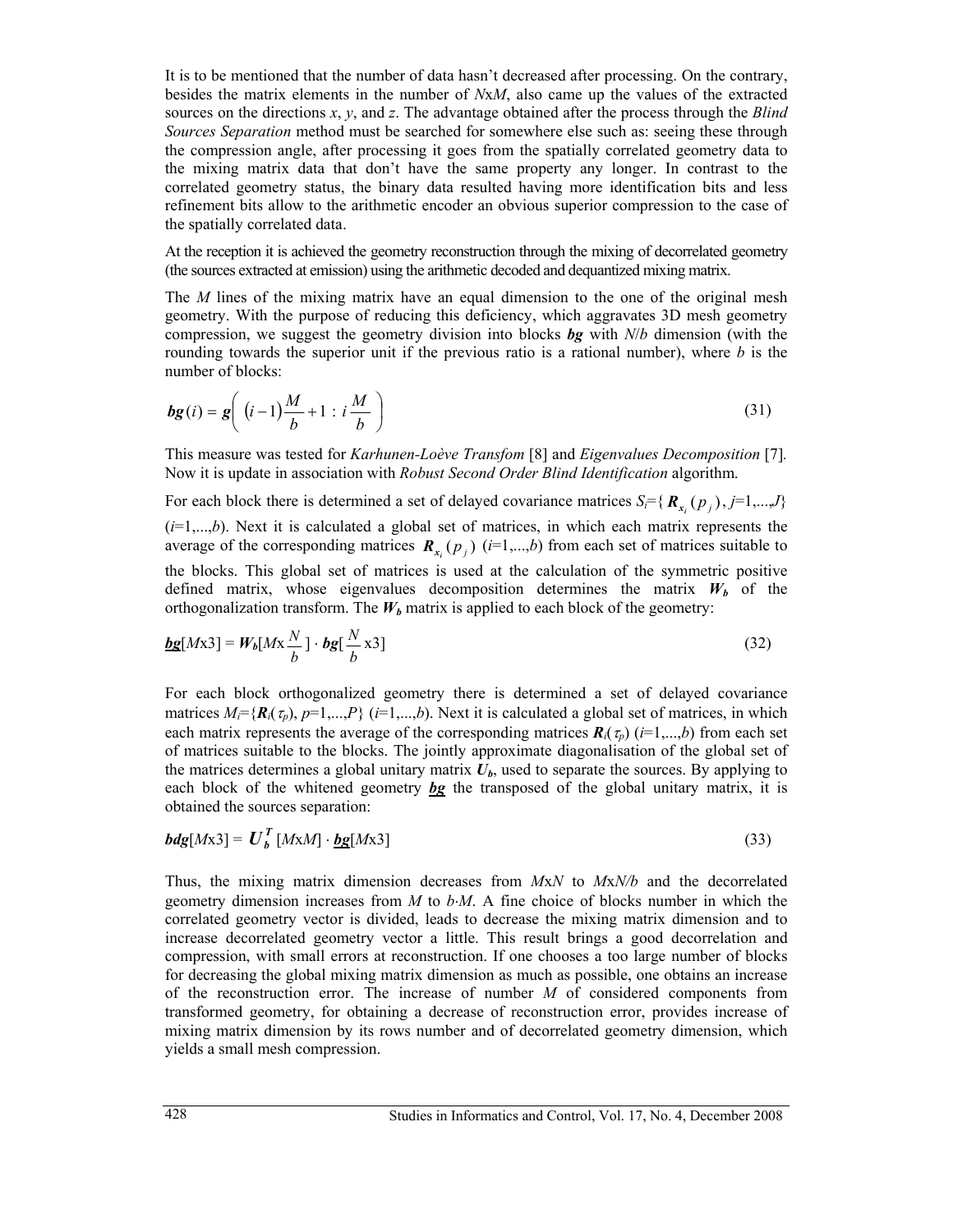# **9. Experimental Results**

The compression technique based on *BSS* algorithm has been applied on several VRML models.

Results were evaluated subjectively with a VRML browser, by visual inspection of the reconstructed meshes for a quality impression and objectively by a measure of distortions named reconstruction error. In the next figure the reconstruction results for three representative VRML models are illustrated. The mesh reconstruction has been affected by both the successive approximation error and the error corresponding to neglected coefficients with small energy. The first image corresponds to a good reconstruction for which the bitrate is optimum and the reconstruction error is small. In the last image one can see the degradation by using a too small bitrate. The number of bits used at binary representation is called bitrate.

a) yoda.wrl



c) F.wrl



**Figure 3.** Reconstructed VRML models

The distortion used in this study is defined as the distance between the vertices from the original and reconstructed mesh. The measure of distortions is defined as the mean value of these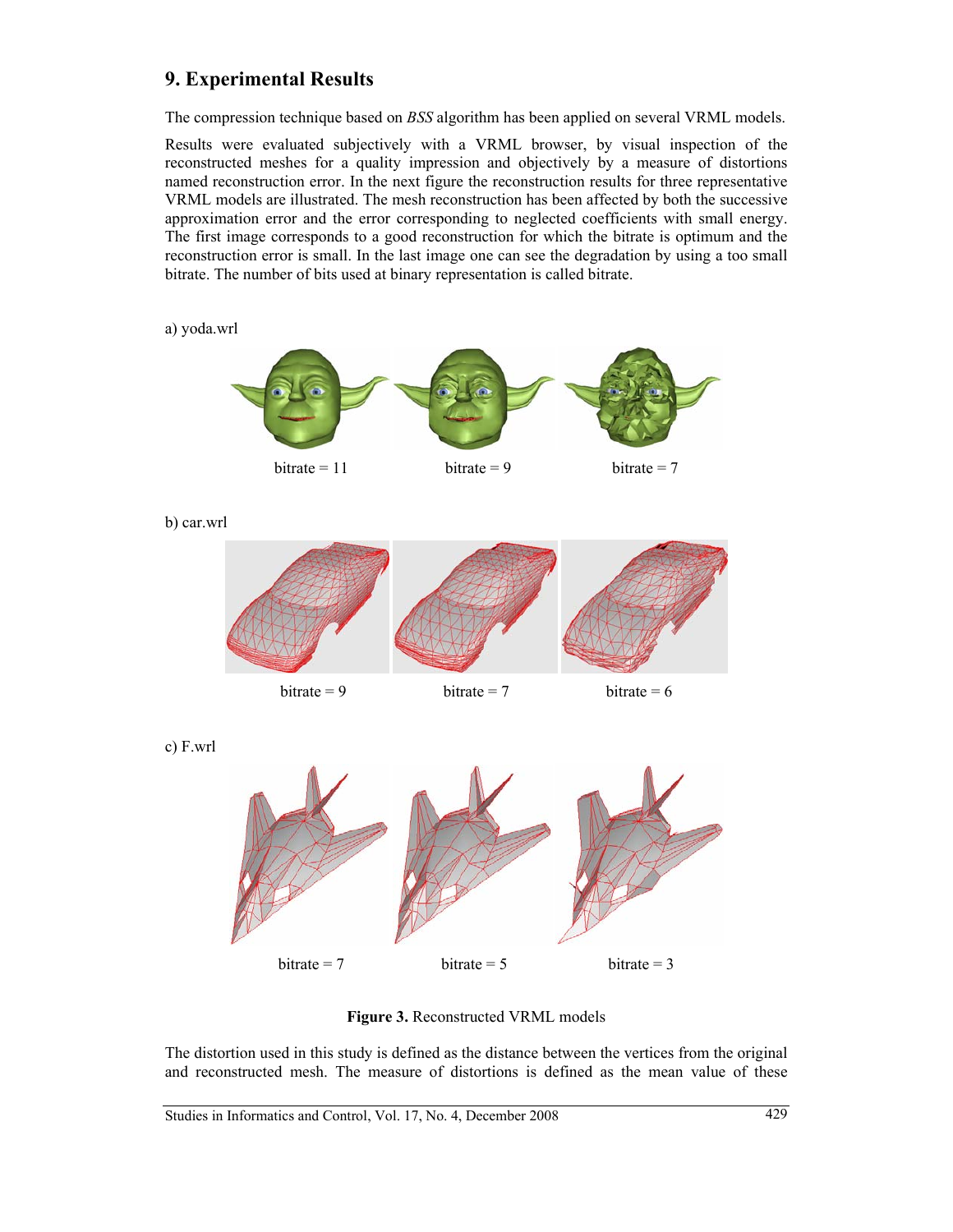distortions for all vertices. Consequently, for objective evaluation the reconstruction error was computed as:

$$
e_r = \frac{1}{N} \sum_{i=1}^{N} \sqrt{(x_i - rx_i)^2 + (y_i - ry_i)^2 + (z_i - rz_i)^2}
$$
 (34)

where *N* denotes the number of vertices,  $x_i$ ,  $y_i$  and  $z_i$  are the original values of geometry and  $rx_i$ ,  $ry_i$  and  $rz_i$  are the values of reconstructed geometry.

The mesh geometry compression performances, appreciated by the geometry compression rate (*r*[%]) and reconstruction error corresponding to some values of bitrate, are shown in the next table. Every line of the table corresponds to the same reconstruction error approximately. Geometry compression rate is:

$$
r = \frac{so - sc}{so} \cdot 100\left[\% \right] \tag{35}
$$

where *so* and *sc* represent the size of the original respectively compressed file.

| yoda.wrl |      | car.wrl |         | F.wrl |      |
|----------|------|---------|---------|-------|------|
| b / v    | r[%] | b/v     | $r[\%]$ | b/v   | r[%] |
| 11       | 86   | 9       | 86      |       | 85   |
| 10       | 89   | 8       | 89      | 6     | 88   |
| 9        | 91   |         | 91      | 5     | 90   |
|          | 93   |         | 92      | 3     | 92   |

**Table 1.**  $b/v = \text{bitrate}$  [bits/vertex];  $r = \text{geometry}$  compression rate

## **6. Conclusion**

Starting from the vertices coordinates decorrelation obtained after using a linear prediction law we have shown that the 3D mesh geometry is a linear combination by the decorrelated geometry vector's components. This remark allows the applying of the *Blind Sources Separation* algorithms to the compression of mesh geometry of virtual reality.

Based on the experimental results we conclude that the best results for compression and reconstruction of 3D meshes are obtained when the correlated geometry is divided in two blocks (*b*=2), one separated three sources (*M*=3) from each block of correlated geometry, and one used a global reconstruction matrix with dimension equals *N/*2 x 3. The resulted error in mesh reconstruction is small. It is aproximativelly equal to the obtained error when the correlated geometry vector is not divided and one separated three sources. But the new dimension of reconstruction matrix provides good geometry compression.

The obtained results are comparable with those of actual compression methods of 3D meshes, *BSS* algorithms offering an alternative way.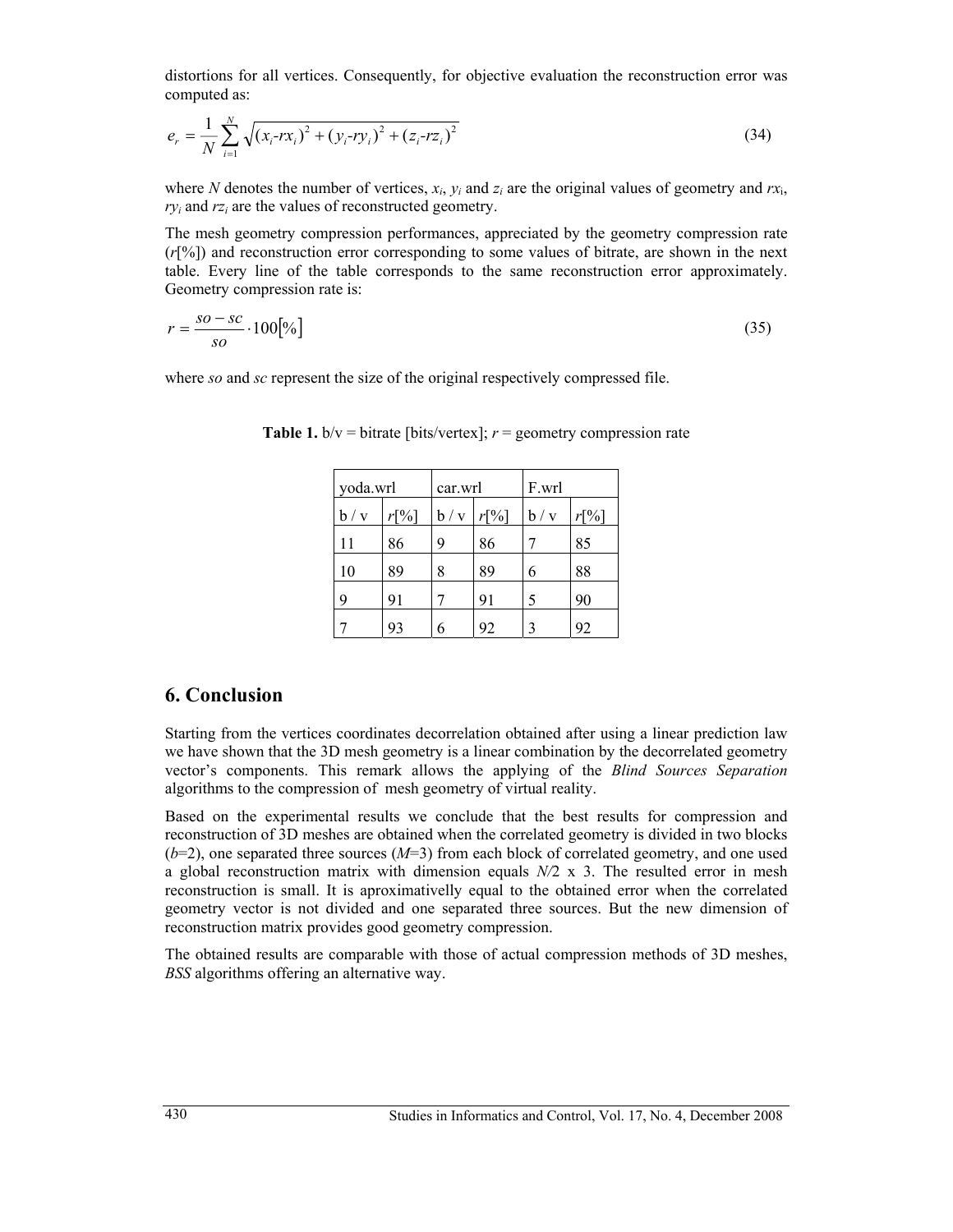### **REFERENCES**

- 1. AMARI, S., J. F. CARDOSO, **Blind Source separation semiparametric statistical approach**, IEEE Trans. Signal Processing, 45(11): 2692-2700.
- 2. BAJAJ, C.L., V. PASCUCCI, G. ZHUANG, **Single Resolution Compression of Arbitrary Triangular Meshes with Properties**, Technical report, TICAM, The University of Texas at Austin, 1998.
- 3. BELL, T., T. SEJNOWSKY, **An information maximization approach to blind separation and blind deconvolution**, Neural Computation, vol. 7, 1995, pp. 1129-1159.
- 4. BELOUCHRANI, A., K. ABDEL-MERAIM, J.F. CARDOSO, E. MOULINES, **A blind source separation technique using second-order statistics**, IEEE Trans. Signal Processing, vol. 45, 1997, pp. 434-444.
- 5. CHOW, M., **Optimizel Geometry Compression for Real-time Rendering**, In Proceedinngs of IEEE Visualization '97, Phowenix AZ, 1997, pp. 347-354.
- 6. CICHOCKI, A., S. AMARI, **Adaptive Blind Signal and Image Processing. Learning Algorithms and Applications**, John Wiley and Sons, Ltd Baffins Lane, Chichester West Sussex, PO19 1UD, 2002.
- 7. CURILĂ, M., D. NUZILLARD, S. CURILĂ, **Séparation Aveugle de Sources appliquée à la compression du maillage 3D**, 19st GRETSI Symposium on Signal and Image Processing, Paris, France, 8-11 september, 2003.
- 8. CURILĂ, M., S. CURILĂ, D. NUZILLARD, **Decorrelation techniques for geometry coding of 3D mesh**, Fourth International Symposium on Independent Component Analysis and Blind Signal Separation, Nara, Japan, Avril 1-4, 2003, pp. 885-890.
- 9. CURILĂ, S., M. CURILĂ, T. ZAHARIA, G. MOZELLE, F. PRETEUX, A **new prediction scheme for geometry coding of 3D meshes within the MPEG-4 framerwork**, Nonliniear Image Processing X, Proceedings of SPIE, '99, San Jose, California, January, pp. 240-250, 1999.
- 10. DEERING, M., **Geometric Compression**, Computer Graphics (SIGGRAPH '95 Proceedings), 1995, pp. 13-20.
- 11. PRETEUX, F., T. ZAHARIA, M. CURILĂ, S. CURILĂ, G. MOZELLE, **Geometry compression of 3D meshes: Results on Core Experiment M2**, Report ISO/IEC JTC1/SC29/WG11, MPEG97/M4058, Atlantic City, October 1998.
- 12. GUÉZIEC, A., G. TAUBIN, F. LAZARUS W. HORN, **A Framework for Streaming Geometry in VRML**, IEEE Computer Graphics and Applications. 19(2), march-April 1999, pp. 68-78.
- 13. GUEZIEC, A., F. BOSSEN, G. TAUBIN, C. SILVA, **Efficient Compression of Non-Manifold Polygonal Meshes**, IEEE Visualization '99, 1999.
- 14. LI, J., C. J. KUO, **Embedded Coding of Mesh Geometry**, Research Report ISO/IEC JTC1/SC29/WG11, MPEG98 / M3325, Tokyo, Japan, March, 1998.
- 15. MOFFAT, A., R. NEAL, I. WITTEN, **Arithmetic Coding Revisited**, In IEEE Data Compression Conference, Snowbirb, 16(3), Utah, 1995, pp. 256-294.
- 16. NUZILLARD, D., J.-M. NUZILLARD, **Second order blind source separation on the fourier space of data**, To be published in: Signal Processing 2003.
- 17. TAUBIN, G., J. ROSSIGNAC, **Course on 3D Geometry Compression**, Siggraph '2000, New Orleans, Louisiana, July 2000.